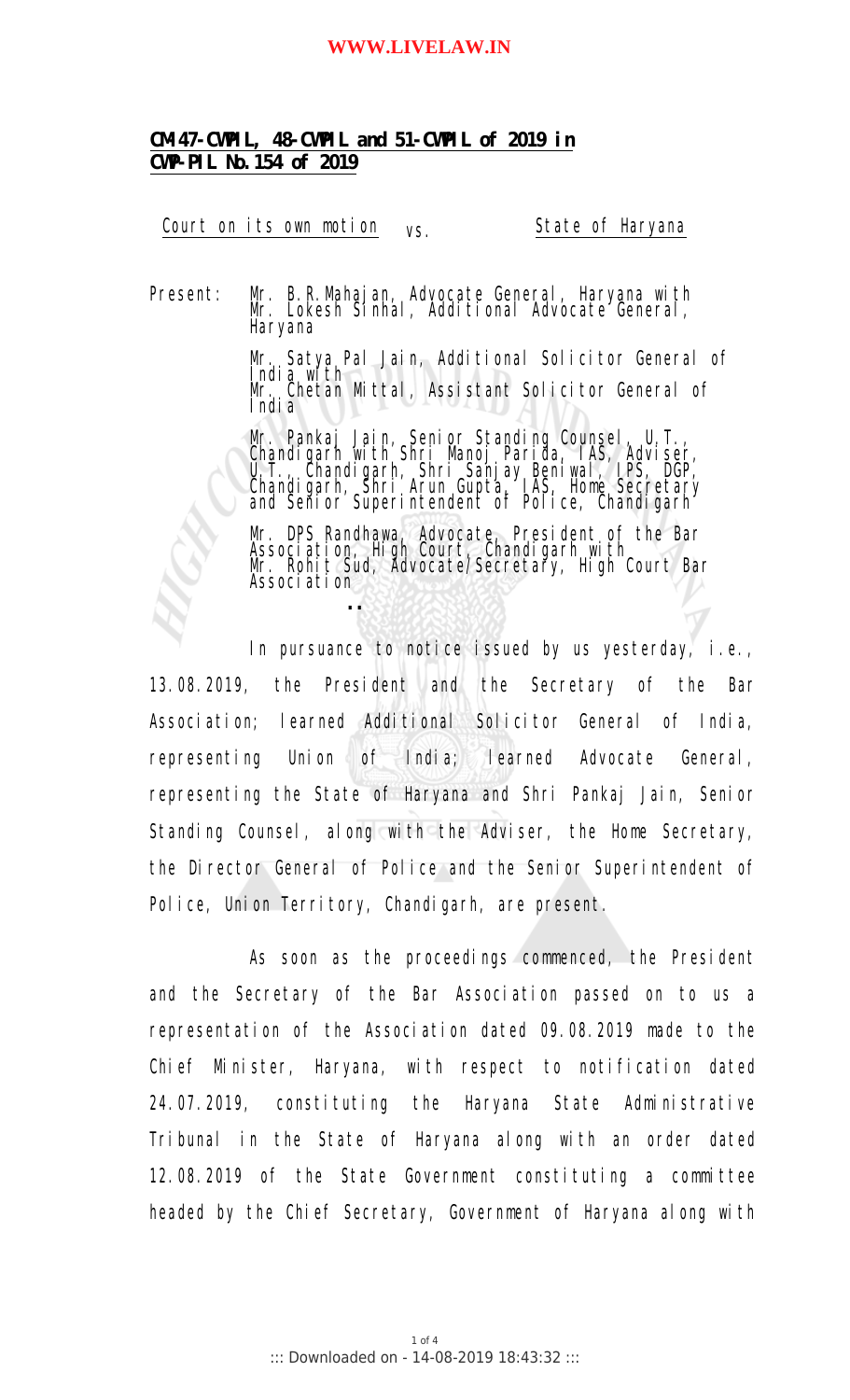#### **WWW.LIVELAW.IN**

## **CM-47-CWPIL, 48-CWPIL and 51-CWPIL of 2019 in - 2 - CWP(PIL)-154-2019**

concerned officers, Chairman, Bar Council of Punjab and Haryana, President and Honorary Secretary, Punjab and Haryana High Court Bar Association, nominee of Advocate General, Haryana and representatives of the employees as its members to consider and submit a report about legality, viability and workability of the Haryana Administrative Tribunal. The representation of the Bar Association dated 09.08.2018 and memo of the State Government dated 12.08.2019 are taken on record.

The representation records the concerns of the Bar Association with respect to curtailment of power of judicial review conferred upon this Court under Article 226 of the Constitution of India by constituting an alternative institutional mechanism by way of a Tribunal. Reference has been made in the representation to some of the pronouncements of the Hon'ble Apex Court to support their contention that constitution of a Service Tribunal directly affects the power of judicial review of the Court and, thus, is not legal and in accordance with the mandate of the Constitution. The crux of the representation is that constitution of the Haryana Administrative Tribunal is constitutionally *ultra vires* and null and void.

In response to the said representation, the State Government, as already noted above, has issued an order constituting a Committee to consider the issues raised by the Bar Association in its representation dated 09.08.2019 pertaining to legality, viability and workability of the Haryana Administrative Tribunal. It may be apt to reproduce the relevant part of the order of the State Government dated 12.08.2019: -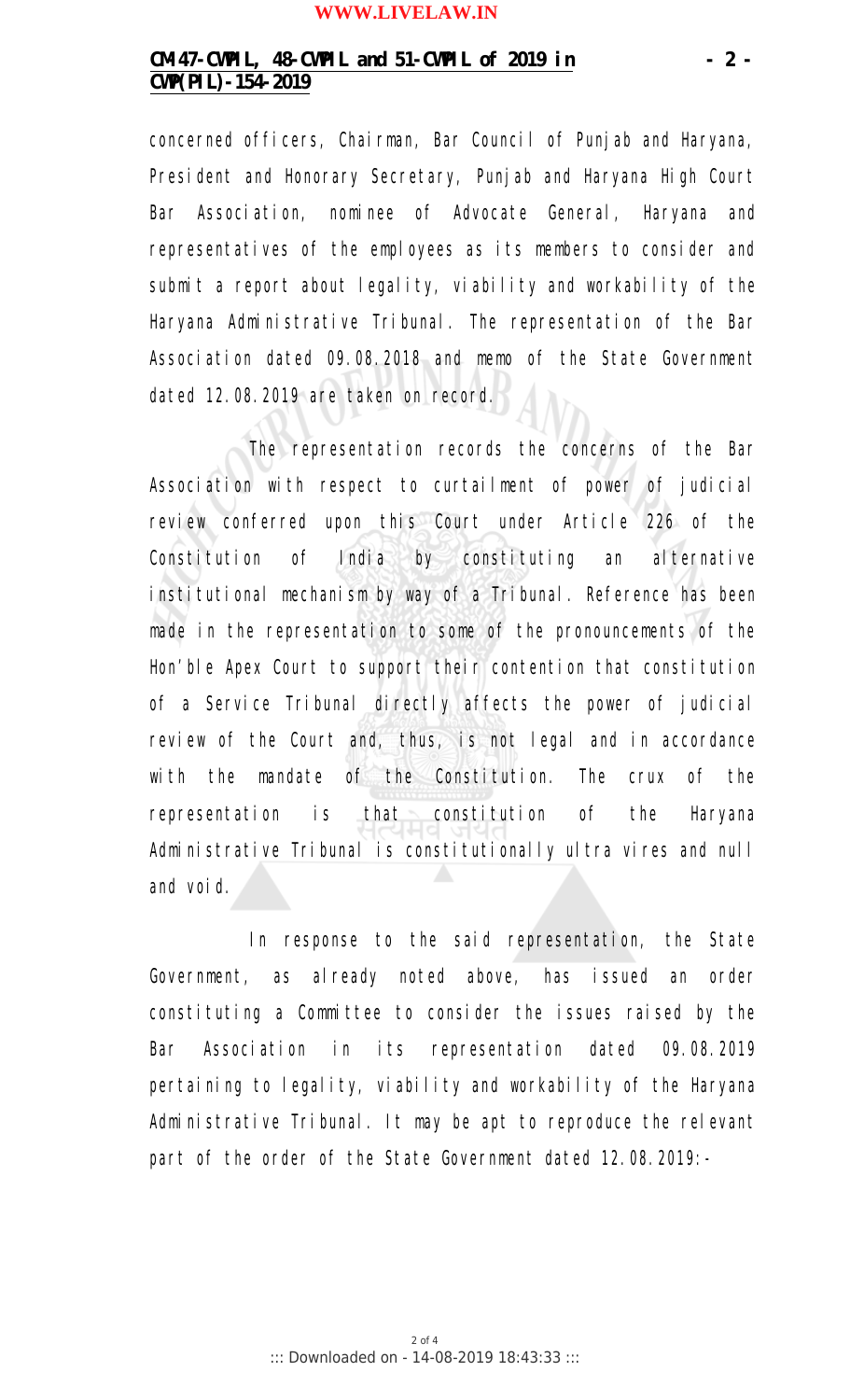## **CM-47-CWPIL, 48-CWPIL and 51-CWPIL of 2019 in - 3 - CWP(PIL)-154-2019**

*"Please refer to your meeting along with other representatives of the Bar Association with the Hon'ble Chief Minister, Haryana at Delhi on 09.08.2019.*

*The Hon'ble Chief Minister, Haryana has ordered that a Committee headed by the Chief Secretary to Government of Haryana, concerned officers, Chairman, Bar Council of Punjab and Haryana, President and Honorary Secretary, Punjab & Haryana High Court Bar Association, nominee of Advocate General, Haryana and* representatives of the employees be constituted *to report about legality, viability and workability of Haryana Administrative Tribunal.* Formal orders constituting the Committee would *be issued separately. This is for your information please."*

It may be relevant to mention here that this Court has already intervened in the matter by registering this public interest litigation and passing interim directions on 02.08.2019 deferring the implementation of the notification dated 24.07.2019 constituting the Tribunal with a further direction that fresh cases as well as pending cases shall continue to be entertained by the High court and the District Courts in Haryana till further orders. Needless to observe that by constituting a Committee to consider and report about legality, viability and workability of the Administrative Tribunal, the State Government has also deferred the constitution of the Tribunal till the report of the Committee is available.

> 3 of 4 ::: Downloaded on - 14-08-2019 18:43:33 :::